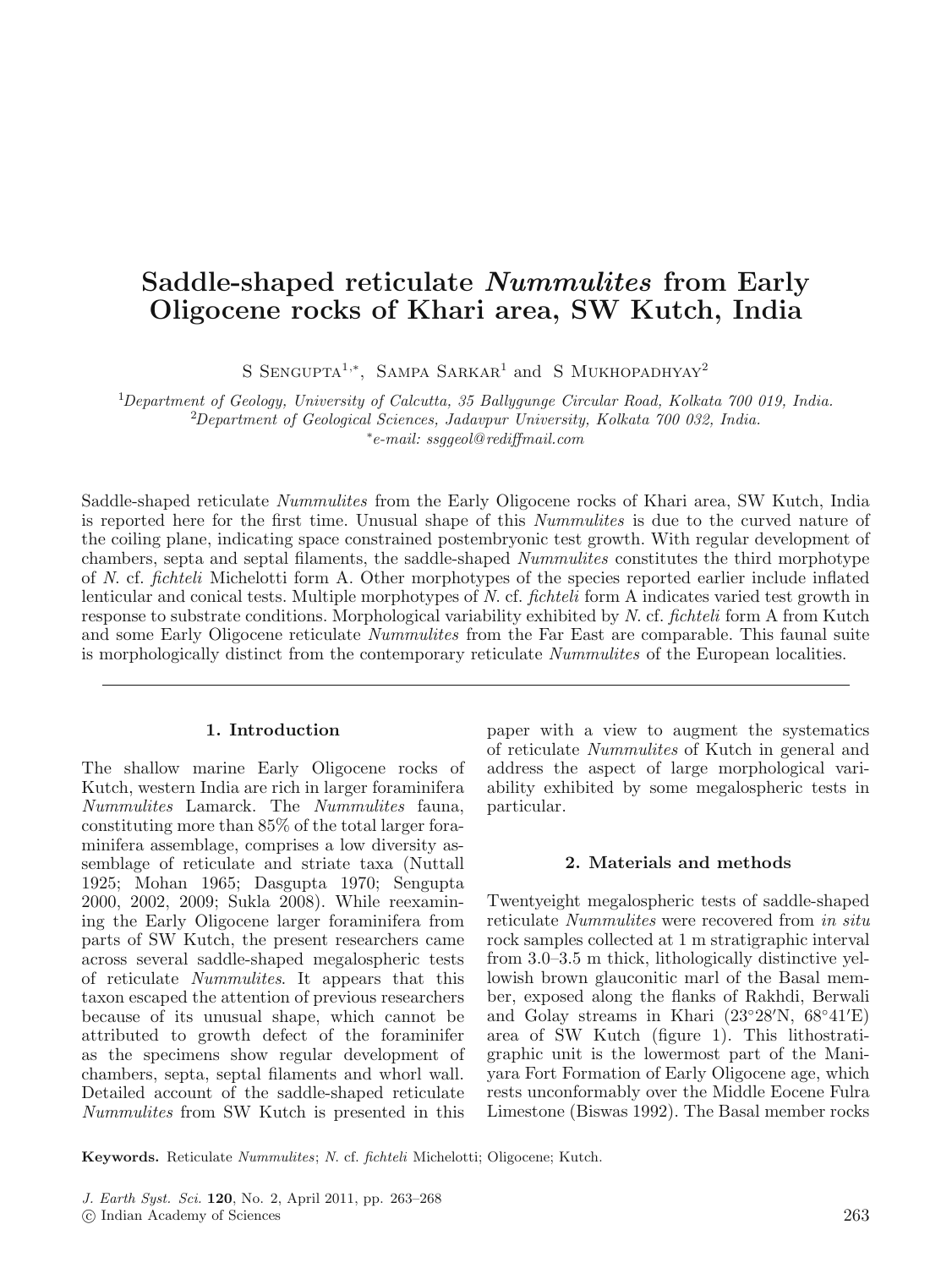

Figure 1. Geological map of Khari area, SW Kutch and portions of Palaeogene rocks exposed in traverses along Golay, Berwali and Rakhdi streams (after Sengupta 2009, figures 1–2). (**a**) Sample locations. (**b**) Lithocolumns along traverses showing Basal member and Lumpy Clay member rocks (Early Oligocene) of the lower part of Maniyara Fort Formation resting unconformably over the upper part of Fulra Limestone (Middle Eocene). Rock samples were collected from the Basal member at 1 m stratigraphic interval.

contain high abundance of reticulate Nummulites (table 1).

All tests were externally examined under the stereo microscope. Internal features were observed in oriented sections of matrix free tests and centered tests encountered in thin sections of rocks. Equatorial and axial sections were prepared parallel and perpendicular to the crest of the saddle-shaped tests respectively (figure 2). Four equatorial and six axial sections were examined. Specimens illustrated in this work are reposited in the Geology Department of Calcutta University.

# **3. Systematic palaeontology**

Order: Foraminiferida Family: Nummulitidae de Blainville, 1825 Genus: Nummulites Lamarck, 1801

Nummulites cf. fichteli Michelotti Pl. 1, figures 1–8 2000 Nummulites cf. fichteli Michelotti; Sengupta; p. 673–677, Pl. 1, figures 1–14 2002 Nummulites cf. fichteli Michelotti; Sengupta;

p. 223–224, figure 1

**Megalospheric form:** Test small (D 2.6–3.5 mm), saddle-shaped and asymmetric. Surface smooth. Septal filaments show reticulate pattern.

Equatorial section is elliptical in outline. Large elliptical embryonic apparatus (maximum dimension 480–650  $\mu$ ) consists of subcircular protoconch (maximum dimension 450–500  $\mu$ ), and crescentic deuteroconch. Spire short, comprising 3–4 whorls. Portion of the spire along the saddle crest shows longer than high chambers and short inclined septa. Peripheral chambers may be nearly two times longer than high. Marginal cord thickens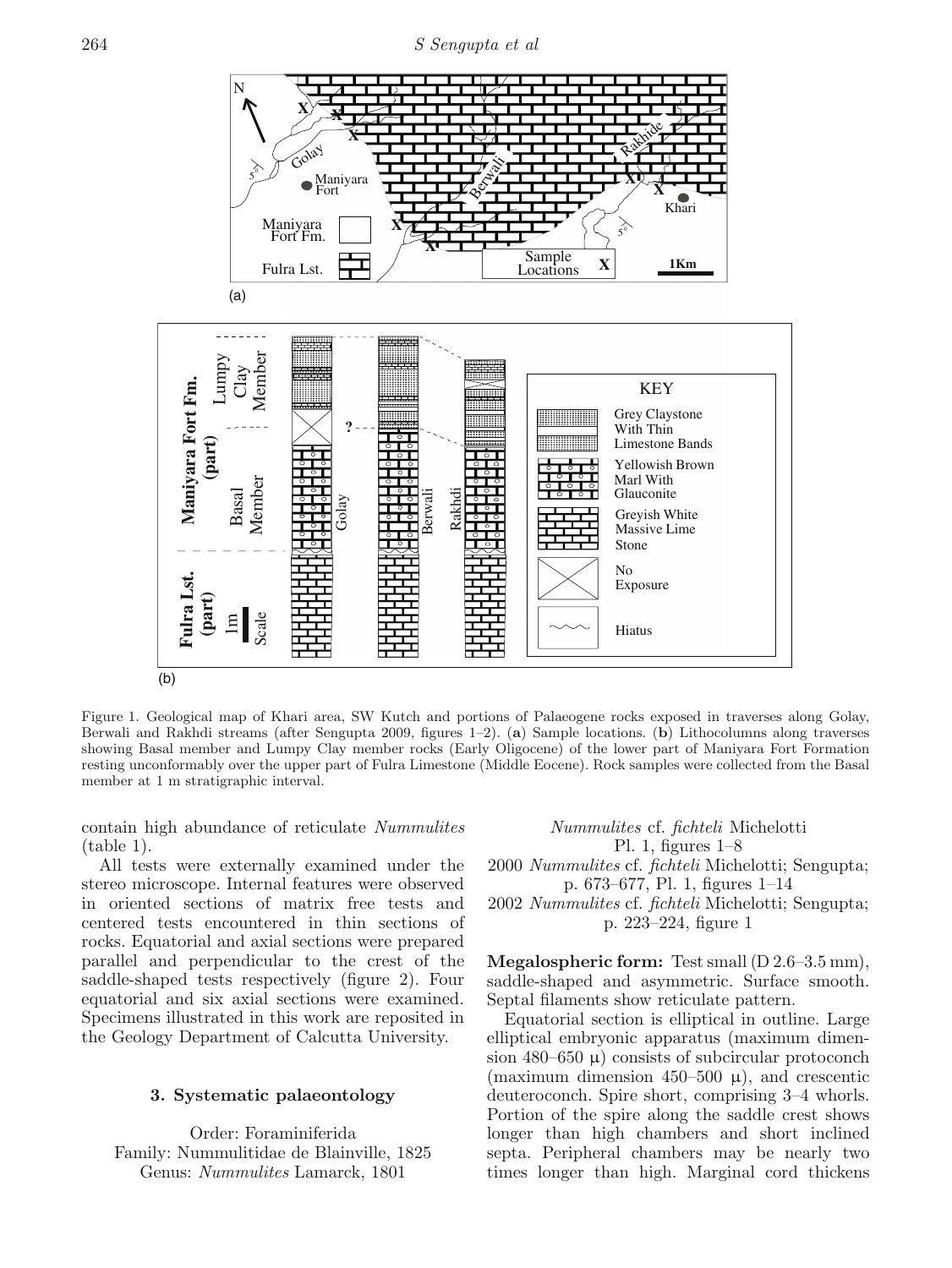| Author                | Таха                        | Test $D$ (mm)                          | Test shape                               | Protoconch                               | Whorls                   |
|-----------------------|-----------------------------|----------------------------------------|------------------------------------------|------------------------------------------|--------------------------|
| Nuttall (1925)        | N. fichteli                 | $3.3 - 4.5$                            | Biconvex                                 | Subcircular; $290-370 \mu$               | Nearly 6 whorls          |
|                       | N. clipeus                  | $\left(\mathrm{av.}\right)$<br>c.<br>S | Biconvex with apical mamelon             | Subcircular; 250-360 µ                   | in a radius of           |
|                       |                             |                                        |                                          |                                          | $1.5 \text{ mm}$ in both |
| Mohan (1965)          | N. fichteli                 | $3.0 - 5.6$                            | Biconvex; apical mamelon variable        | Subcircular; similar to                  | 5.5                      |
|                       |                             |                                        |                                          | Nuttall's (1925) taxa                    |                          |
| Dasgupta (1970)       | N. fichteli                 | $2.5 - 6.0$                            | Biconvex; includes feeble apical mamelon | Circular; $450 \mu$ (av.)                | $5 - 10$                 |
|                       | N. clipeus                  | $3.0 - 5.5$                            | Biconvex with strong apical mamelon      | Subcircular; 350 µ (av.)                 | $6-8$                    |
| Sengupta (2000, 2002) | N. cf. fichteli             | $3.0 - 4.6$                            | Both biconvex and conical                | Subcircular – irregular; 600–800 $\upmu$ | 5.9                      |
| Sukla (2008)          | N. fichteli forma fichteli  | $4.25 - 6.00$                          | Biconvex                                 | Circular – subcircular; $400-750~\mu$    | $\frac{1}{9}$            |
|                       | N. fichteli forma clypeus   | $2.10 - 6.25$                          | Biconvex with strong apical mamelon      | Subcircular; 350-800 µ                   | $2 - 7$                  |
|                       | N. fichteli forma granulate | $2.15 - 5.75$                          | Biconvex                                 | Subcircular; 400-600 µ                   | $4-\overline{7}$         |
| Sengupta (this paper) | N. cf. fichteli             | $2.6 - 3.5$                            | Saddle-shaped                            | Subcircular; $450-510$ $\mu$             | $3\hbox{--}4$            |



Figure 2. *N*. cf. *fichteli* form A from Pl. 1, figure 1 showing saddle crest (CT), plane of equatorial section (EQ) and plane of axial section (AX). Test attains maximum dimension equal to its diameter along CT. Test dimension is minimum across CT. Bar scale 1 mm.

with ontogeny from about one third the chamber height in early whorls to nearly half the chamber height in peripheral whorls.

Axial section is triangular in outline. Test asymmetric in the coiling plane. Large elliptical embryonic apparatus (maximum dimension 480–932  $\mu$ ) is followed by few whorls  $(\sim 3)$ . Vary in outline; crescentic chambers may be nearly two times wider than high, while triangular chambers are slightly higher than wide. Curved alignment of chambers on either side of the embryonic apparatus indicates the curved nature of the plane of coiling. The degree to which the equatorial plane is curved strongly varies between individuals. Marginal cord thinner than chamber height. Spiral laminae thicker than alar prolongation. Wide alar prolongation extends up to the pole. Pillars are uniformly distributed from periphery to pole and do not extend to the outside of test.

**Remarks:** Nuttall (1925) classified the Oligocene reticulate Nummulites of Kutch as N.  $fichteli$  – the omnipresent European taxon and a new endemic taxon – N. *clypeus* (table 1). However, majority of subsequent researchers like Sastri et al (1964); Mohan (1965); Chatterji and Mathur (1966); Mohan and Gupta (1968); Raju et al (1970); Mohan and Pandey (1971); Mohan (1982); Samanta et al (1985); Samanta (1988); Biswas (1992); Saraswati (1995), Sarkar et al (1996); Saraswati et al (1993, 1997) and Sarangi et al (1998) referred the Kutch reticulate Nummulites as N. fichteli. Sukla (2008) recognized N. fichteli forma fichteli forms A and B, N. fichteli forma clypeus forms A and B and N. fichteli forma granulata forms A in materials from Berwali stream section, SW Kutch. Tewari (1956, 1957); Tewari and Singh (1969); Dasgupta (1970, 1977) and Tandon (1976) followed Nuttall's (1925) two-fold classification of the reticulate Nummulites. Sen Gupta (1959) first accepted the Nuttall's (op. cit.)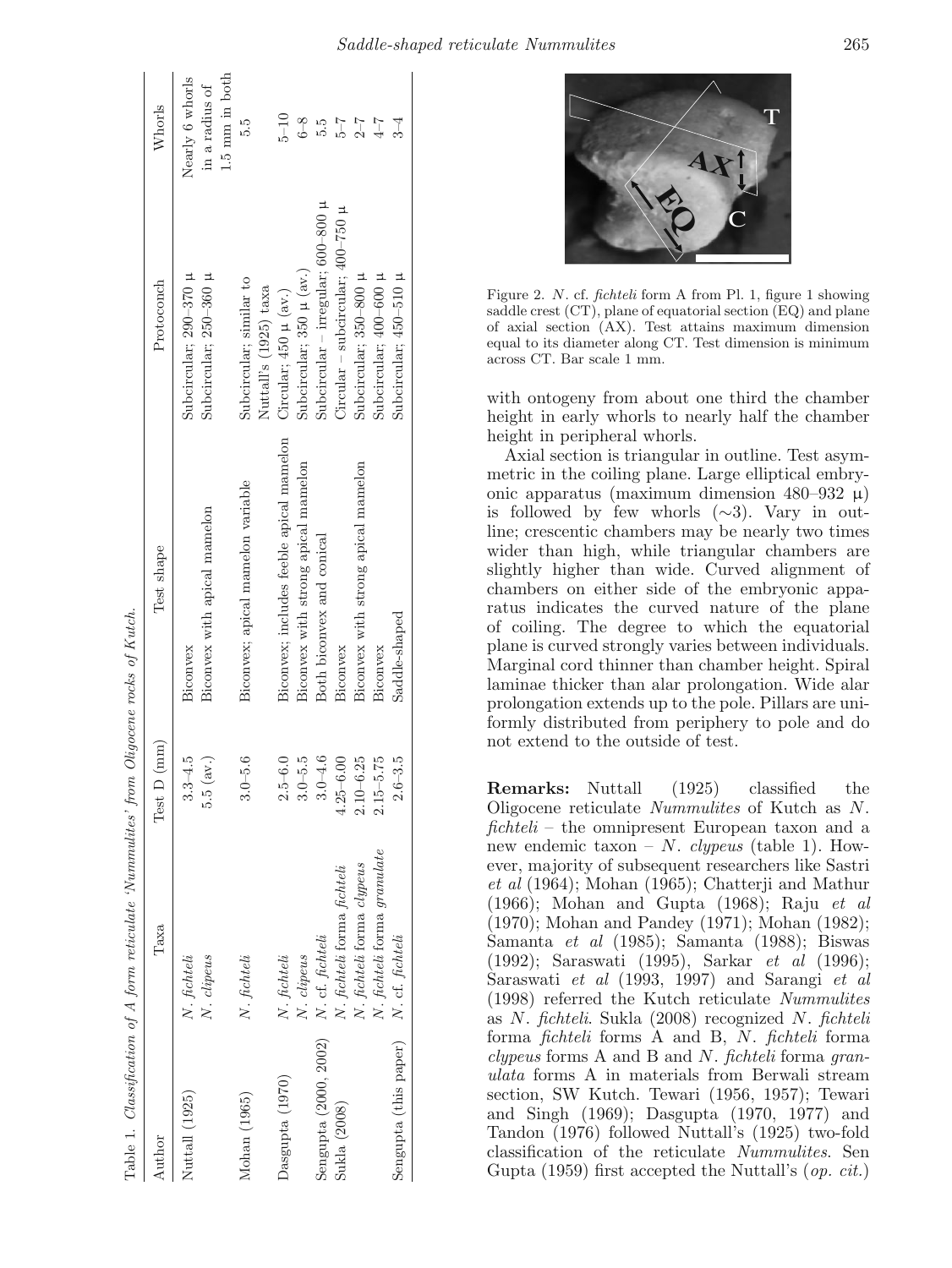classification but subsequently (Sen Gupta 1964) abandoned it in favour of N. fichteli.

Sengupta  $(2000, 2002)$  observed that N. fichteli Michelotti and N. clipeus Nuttall are difficult to

distinguish and opined that the Kutch reticulate Nummulites may be classified as N. fichteli-clipeus Group and N. cf. fichteli (table 1). The taxon  $N$ . cf. fichteli includes moderately large B form tests with



Plate 1. Morphotypes of Nummulites cf. fichteli Michelotti form A, Early Oligocene, Basal member, Maniyara Fort Formation, Khari area, SW Kutch. **(1–8)** Saddle-shaped morphotype; (**9–10)** lenticular morphotype, and (**11–12)** conical morphotype. **1–4:** External views; **1** and **2** are different views of same test; **5:** decorticated surface showing septal filaments; **6:** equatorial section; and **7–12:** axial sections. All bar scales 1 mm.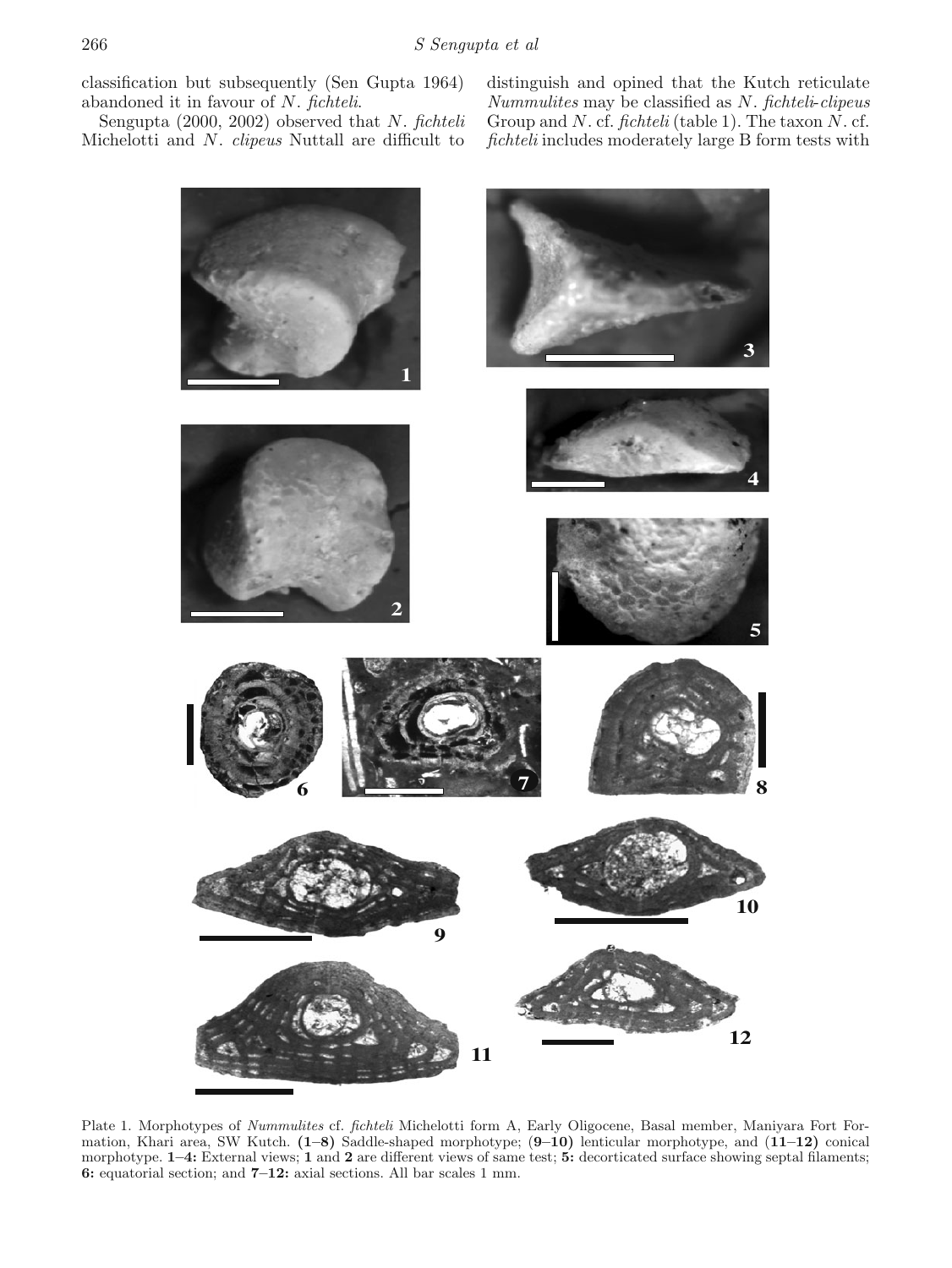multiple spire and small A form tests with short spire, large embryonic apparatus and multiple morphotypes. Multiple morphotypes include inflated lenticular and conical tests (see, Pl. 1, Figs. 9–12). The saddle-shaped *Nummulites* are presently identified as a new morphovariant of  $N$ . cf. *fichteli*. The size range of this morphotype  $(D \ 2.6-3.5 \ mm)$  is slightly less than that recorded earlier in N. cf. fichteli form A (D 3.0–4.6 mm; Sengupta 2000). No new microspheric form was found associated with the saddle-shaped *Nummulites. N. cf. fichteli* occurs in association with  $N$ . fichteli–clipeus Group in the Basal member of Maniyara Fort Formation.

There are reports of wide variation of megalospheric test shape in some Lower Oligocene reticulate Nummulites from the Far East, viz., N. fichteli Michelotti s.l. of Brunei (Adams 1965) and N. absurdus (Doornink) of Java (in Roveda 1970). These taxa have large embryonic apparatus, long chambers and reticulate septal filaments. These reticulate Nummulites of Far East and N. cf. fichteli of Kutch are not known to occur in the Lower Oligocene localities of Europe like Priabona and Biarritz (see Adams 1965) and the Middle East (see Racey 1995; Boukhary *et al* 2010).

# **4. Morphotypes of** *N***. cf.** *fichteli* **form A**

N. cf. fichteli form A includes inflated lenticular, conical and saddle-shaped tests (Pl. 1, figures 1– 12). In India, no other Nummulites species is known to exhibit morphological variation of the megalospheric form as large as N. cf. fichteli. Sengupta (2002) observed that relative position of the coiling plane plays a crucial role in determining test shape and symmetry in N. cf. fichteli form A. Median or polar position of the coiling plane with respect to the large embryonic apparatus results in the development of symmetric inflated lenticular and asymmetric conical tests, respectively. In the saddle-shaped morphotype, the plane of coiling remains more or less straight except at the saddle crest where it bends sharply.

On the basis of very high faunal abundance, extensive bioerosion (Sengupta 1999) and profusion of glauconite, Sengupta (2002) and Sengupta and Nielsen (2009) inferred a regime of low sedimentation during the deposition of the Basal member rocks of SW Kutch. Faunal abundance and high residence time of bioclasts at the sediment– water interface favour shell accumulation in low sedimentation regime (Kidwell 1985). It was suggested (Sengupta 2002) that lenticular and conical morphotypes of N. cf. fichteli form A thrived on micritic and shelly substrates, respectively. The saddle-shaped morphotype appears to reflect space

constrained growth between large bioclasts following chance settling of the embryonic individuals therein. Unable to escape from within the space enclosed by the bioclasts, the saddle-shaped foraminifera achieved growth within the limited space, sans morphological irregularity, by bending the plane of coiling. This mode of growth reduced the test dimension in the direction perpendicular to the saddle crest.

#### **5. Conclusion**

N. cf. fichteli form A is represented by three morphotypes with saddle-shaped, lenticular and conical tests. Saddle-shaped tests show curved plane of coiling but regular development of chambers, septa, septal filaments and the whorl wall. The curved nature of the coiling plane seems to have favoured post-embryonic space-constrained test growth between large bioclasts. Morphological variability of N. cf. *fichteli* from Kutch is comparable with that of Early Oligocene reticulate Nummulites of the Indonesian region. Contemporary reticulate Nummulites are morphologically more conservative in the European localities.

## **Acknowledgements**

The research was partly supported by the University of Calcutta Research Grant. The authors thank the reviewers for their critical views and constructive suggestions.

#### **References**

- Adams C G 1965 The foraminifera and stratigraphy of the Melinau Limestone, Sarawak, and its importance in Tertiary correlation; Quart. J. Geol. Soc. London **121** 283–338.
- Biswas S K 1992 Tertiary stratigraphy of Kutch; J. Pal. Soc. India **37** 1–29.
- Boukhary M, Abdelghany O, Hussein-Kamel Y, Bahr S, Alsayigh A R and Abdelraouf M 2010 Oligocene larger foraminifera from United Arab Emirates, Oman and western desert of Egypt; Hist. Biol. **22** 348–366.
- Chatterji A K and Mathur U B 1966 Note on the Nari series of Kutch, Gujarat; Bull. Geol. Soc. India **3** 9–11.
- Dasgupta A 1970 Further studies on reticulate Nummulites (Foraminifera) from Oligocene Beds of Cutch, India; J. Geol. Metal. Soc. India **42** 159–172.
- Dasgupta A 1977 Larger foraminiferal biostratigraphy of the Mid-Tertiary succession around Waior–Cheropodi, western Cutch, India; Indian J. Earth Sci. **4** 117–121.
- Kidwell S M 1985 Palaeobiological and sedimentological implications of fossil concentrations; Nature **318** 457–460.
- Mohan M 1965 Variation in Nummulites fichteli Michelotti; Bull. Geol. Soc. India **2** 93–96.
- Mohan M 1982 Palaeogene stratigraphy of western India; Pal. Soc. India Spec. Publ. **1** 21–36.